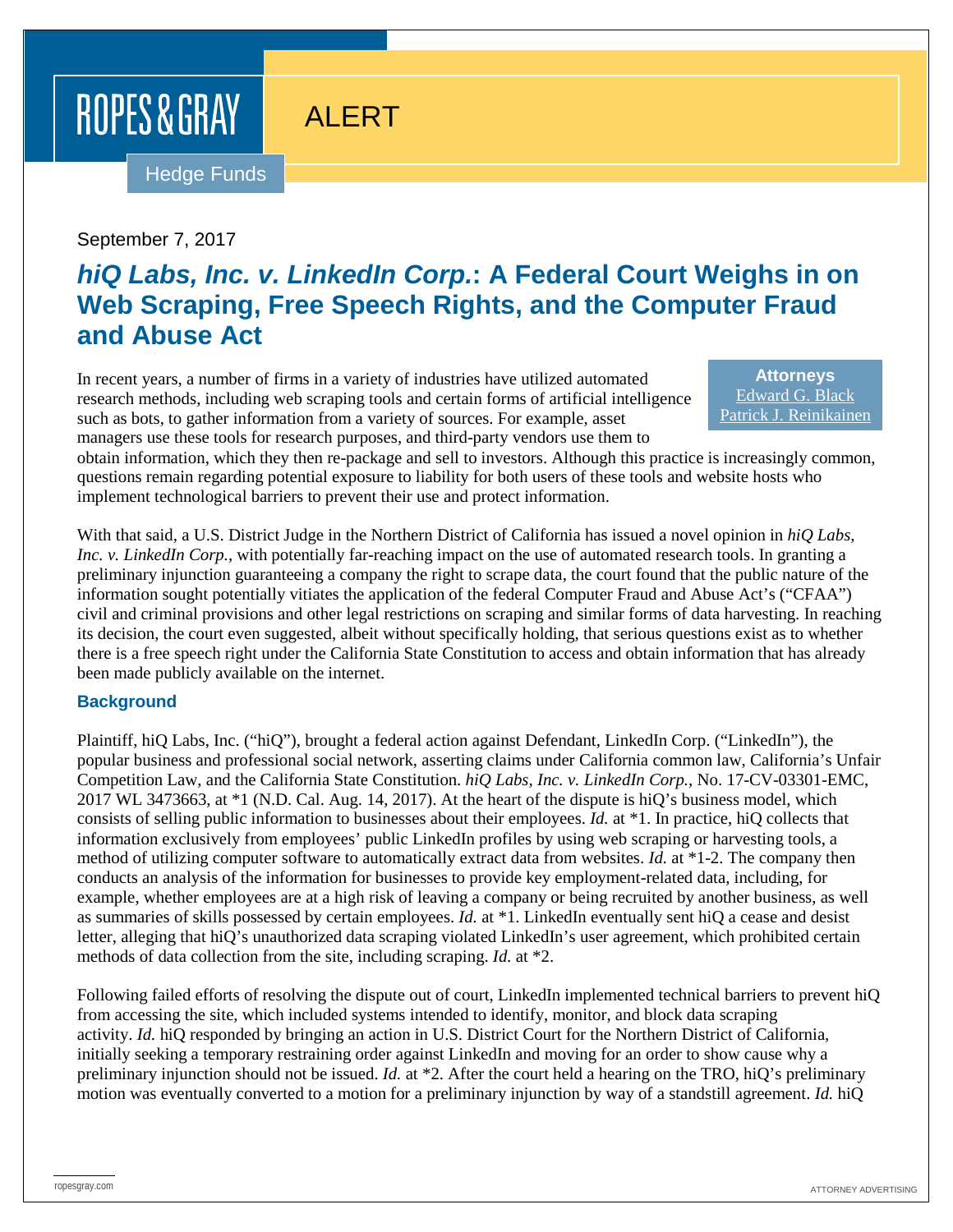# ROPES&GRAY

September 7, 2017

ALERT | 2

also sought a declaration from the court that its actions would not violate, among other laws, the Digital Millennium Copyright Act (DMCA), the Computer Fraud and Abuse Act (CFAA), the California Penal Code, and the common law of trespass to chattels. *Id.* In response, LinkedIn argued that hiQ's web scraping efforts, in addition to violating LinkedIn's terms and conditions of use, threatened the privacy of LinkedIn users. *Id.* at \*3-4. LinkedIn also contended that hiQ's conduct violated the CFAA and, consequently, that hiQ's state law claims were preempted by federal law. *Id.* at \*4. Rejecting LinkedIn's arguments, the court ultimately granted hiQ's motion for a preliminary injunction, barring LinkedIn from continuing to prevent hiQ's access to the public user profiles. *Id.* at \*13-14. In doing so, the court provided some of the most extensive analysis to date regarding both access to public information on the internet and the legal frameworks governing the practice of scraping web data.

#### **The Court's Key Findings**

In conducting its preliminary injunction analysis, the court first concluded that the likelihood of irreparable harm from allowing LinkedIn to prevent hiQ from continuing to access the information weighed heavily in favor of hiQ, as the company's business model relied entirely on accessing that information. *Id.* at \*2-4. The court thus found irreparable harm in the fact that the company would likely be forced to shut down if it were prevented from obtaining the information. *Id.* at \*4. In the second step of the court's analysis, it also held that hiQ had raised "serious questions" going to the merits as to one of its claims. *Id.* at \*12. In reaching its holding, however, the court was first required to address a threshold question of whether hiQ's claims were preempted by federal law under the CFAA. *Id.* at \*4-9

The CFAA imposes civil and criminal liability where an individual "intentionally accesses a computer without authorization or exceeds authorized access, and thereby obtains ... information from any protected computer." 18 U.S.C. § 1030(a)(2)(C). As the court noted, the statute "provides two ways of committing the crime of improperly accessing a protected computer: (1) obtaining access without authorization; and (2) obtaining access with authorization but then using that access improperly." *Id.* at \*4 (internal citation omitted). Thus, in addressing hiQ's conduct, the court analyzed whether "hiQ . . . 'accesse[d] a computer without authorization' within the meaning of the CFAA." *Id.* The court first rejected the proposition that "LinkedIn's revocation of permission to access the public portions of its site renders hiQ's access 'without authorization'" under the CFAA. *Id.* at \*8. The court then went on to also reject LinkedIn's argument that hiQ's use of web scraping methods constituted "access" obtained "without authorization," stating that there were "'serious questions' as to the applicability" of the Act to hiQ's conduct given that the information at issue was publicly available. *Id.* at \*9. In particular, the court made the key observation that "[a] user does not 'access' a computer 'without authorization' by using bots, even in the face of technical countermeasures, when the data it accesses is otherwise open to the public." *Id.* at \*8. The court spurned a broad reading of the CFAA, stating that the "application of the CFAA to the accessing of websites open to the public would have sweeping consequences well beyond anything Congress could have contemplated; it would 'expand its scope well beyond computer hacking.'" *Id.* at \*6. (citation omitted). Relying on an analogy to support its ruling, the court also invoked the law of trespass, finding that LinkedIn sought "to prohibit hiQ from viewing a sign publicly visible to all," suggesting that hiQ's conduct also did not amount to a trespass sufficient to give rise to liability under the CFAA. *Id.* at \*7. In summary, while the court concluded that LinkedIn could use anti-bot measures to prevent intrusions in the future, it expressed doubt, at least at the preliminary injunction stage, that the CFAA applied to hiQ's scraping methods where the information obtained was publicly available. *Id.* at \*8-9.

Having found that hiQ's claims were not preempted under the CFAA, the court then went on to address the potential merits of hiQ's claims under state law. The court first addressed hiQ's free speech claim under the California State Constitution. *Id.* at \*10-11. hiQ argued that LinkedIn is a public forum, and therefore hiQ had a free speech right "to access that marketplace on equal terms with all other people and that LinkedIn's private property rights in controlling access to its computers cannot take precedence." *Id.* at \*10. Although recognizing that the California Constitution affords broader free speech protection than the First Amendment to the U.S. Constitution, the court found that hiQ had failed to raise "serious questions" regarding whether LinkedIn's conduct violated hiQ's free speech rights under state law. *Id.* at \*11. Specifically, the court declined to hold that publicly accessible websites could constitute "public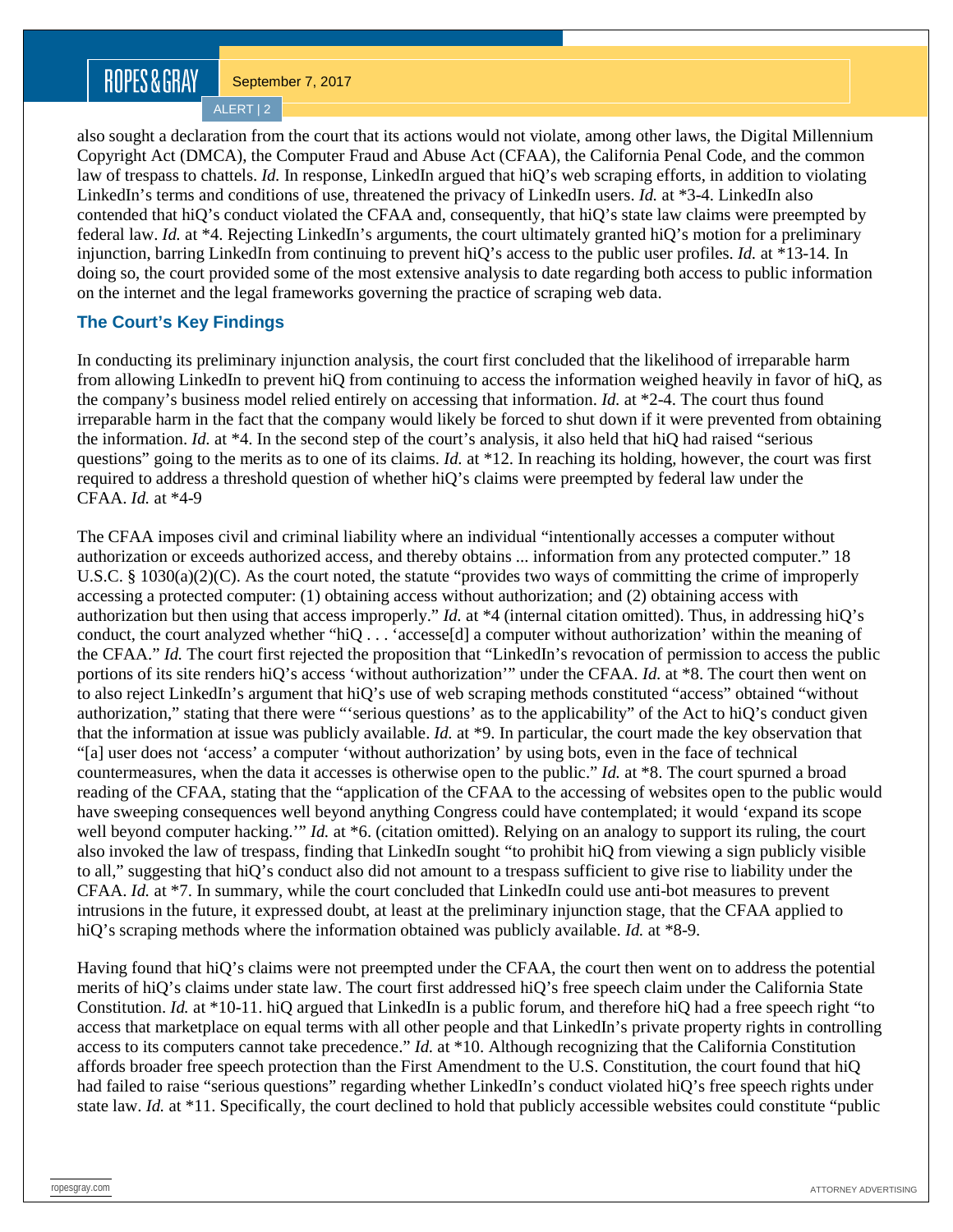# ROPES&GRAY

September 7, 2017

ALERT | 3

fora" for purposes of free speech protection given "the potentially sweeping implications . . . and the lack of any more direct authority." *Id.* at \* 11. However, in its analysis, the court discussed at length the California Supreme Court's decision in *Robins v. Pruneyard Shopping Ctr.*, 23 Cal. 3d 899, 905, 153 Cal. Rptr. 854, 592 P.2d 341 (1979) *aff'd*, 447 U.S. 74, 100 S. Ct. 2035, 64 L. Ed. 2d 741 (1980), in which the court held that California's "guarantee of free expression may take precedence over the rights of private property owners to exclude people from their property." *Id.*at \*10. In *Pruneyard*, the California Supreme Court issued a decision, later affirmed by the U.S. Supreme Court, concluding that the State Constitution protected political speech at a private shopping mall, specifically noting "the importance of the shopping mall as a public forum and center of community life." *Id.* at \*10 (citing *Pruneyard* 23 Cal. 3d at 910). After questioning the salience of *Pruneyard*, the court ultimately found the comparison between a mall and the internet to be problematic with respect to free speech rights. *Id.* at \*10. The court, however, also specifically limited its ruling on hiQ's public forum-based free speech claim to the preliminary injunction stage by stating, "*at this juncture*, the Court has doubts about whether *Pruneyard*may be extended wholesale into the digital realm of the Internet," thus leaving open the possibility that hiQ could succeed on the merits of its claim at a later time. *Id.* at \* 10 (emphasis added).

The court then addressed hiQ's unfair competition claim under California Unfair Competition Law, Cal. Bus. & Prof. Code §§ 17200 *et seq.*, finding that – unlike its other claims – hiQ had raised "serious enough questions" regarding the potentially anti-competitive nature of LinkedIn's conduct to support the issuance of a preliminary injunction. *Id.* \*11-12. In so finding, the court pointed to evidence that LinkedIn may have revoked hiQ's access to the site in an effort to eliminate hiQ as a competitor in the data analytics field. *Id.* at \*11-12. The court then found that hiQ's remaining promissory estoppel claim failed to raise such serious questions as to the merits to support the issuance of a preliminary injunction. *Id.* at \*12. In the final part of its analysis, the court concluded that the public interest warranted the issuance of a preliminary injunction, noting that providing private parties "the blanket authority to block viewers from accessing information publicly available on its website for any reason, backed by sanctions of the CFAA, could pose an ominous threat to public discourse and the free flow of information promised by the Internet." *Id.* at \*13. The court thus granted hiQ's motion for a preliminary injunction, barring LinkedIn from continuing to prevent hiQ's access to the public LinkedIn user profiles. *Id.* at \*13. The court's Order, among other things, also required LinkedIn to affirmatively remove any technical barriers that were preventing hiQ's access within 24 hours. *Id.*

#### **Best Practice Takeaways**

The *hiQ* court's decision leaves open the question of whether hiQ will ultimately succeed on the merits of its claims.[1](#page-2-0) Moreover, other courts may view much of the court's analysis as dicta and therefore decline to follow its approach moving forward. With that said, the opinion provides a basis for at least some best practice takeaways relating to legal restrictions on scraping and other data harvesting methods moving forward. First, websites employing terms and conditions of use aimed at preventing unauthorized access to information, whether by means of scraping or circumventing security measures, should consider the efficacy of those terms. In particular, the *hiQ* decision strongly suggests that allegations of "unauthorized access" under the CFAA would have little weight, whether asserted affirmatively or as a federal preemption defense, if the information obtained is otherwise publicly available. In addition, web hosts should consider whether barring users from accessing information on a website based on violations of terms and conditions of use could potentially give rise to civil liability under state or federal law, where information sought is publicly available. By the same token, companies using web scraping methods should be aware that if the information accessed or obtained is not public on its face, a court could impose liability under state or federal law, including the CFAA. Moreover, independent of private litigation, the *hiQ* court's decision could leave the door open for possible civil or criminal enforcement proceedings by the SEC or DOJ based on the CFAA, the federal Wire Fraud Statute (18 U.S.C. § 1343), and other federal securities laws, rules and

<span id="page-2-0"></span><sup>&</sup>lt;sup>1</sup> It also appears that an appeal was taken by LinkedIn to the Ninth Circuit Court of Appeals on September 5, 2017, which could result in an affirmance or reversal of the District Court's decision. *hiQ Labs, Inc. v. LinkedIn Corporation* (Ninth Circuit U.S. Court of Appeals 0:17-cv-16783). The matter appears to be fully briefed with oral arguments scheduled for March 15th.